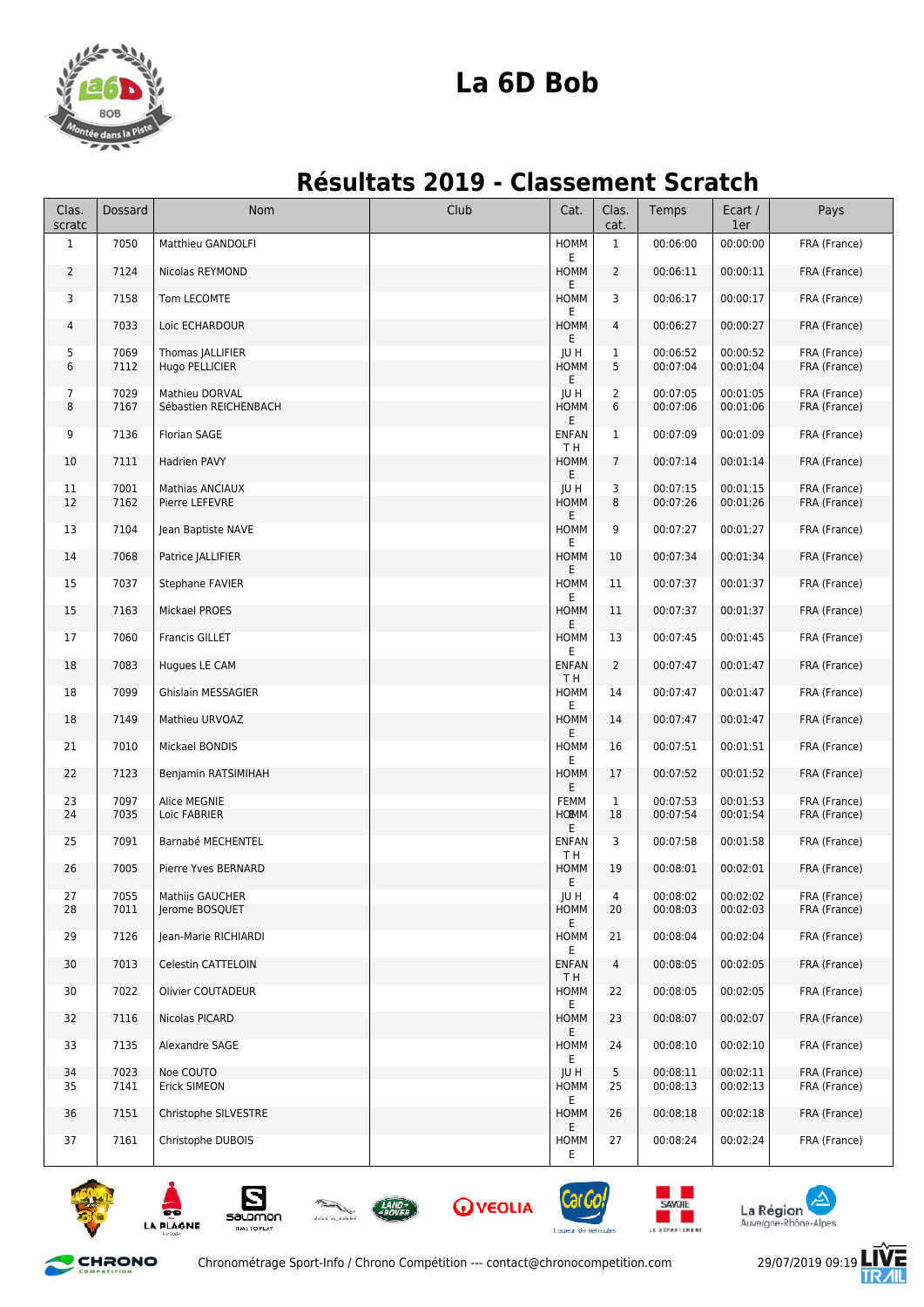

| Clas.<br>scratc | Dossard      | <b>Nom</b>                       | Club | Cat.                        | Clas.<br>cat.  | Temps                | Ecart /<br>1er       | Pays                         |
|-----------------|--------------|----------------------------------|------|-----------------------------|----------------|----------------------|----------------------|------------------------------|
| 38              | 7008         | <b>Thomas BONATRE</b>            |      | <b>HOMM</b><br>E.           | 28             | 00:08:26             | 00:02:26             | FRA (France)                 |
| 38              | 7137         | Kohai SCHMIT                     |      | <b>ENFAN</b>                | 5              | 00:08:26             | 00:02:26             | FRA (France)                 |
| 40              | 7003         | Jérémy BARBIER                   |      | T H<br>HOMM<br>Ε            | 29             | 00:08:30             | 00:02:30             | FRA (France)                 |
| 41              | 7039         | Yael FAVIER                      |      | <b>ENFAN</b><br>TН          | 6              | 00:08:32             | 00:02:32             | FRA (France)                 |
| 41              | 7049         | Anne-Laure FUHRER                |      | <b>FEMM</b>                 | 2              | 00:08:32             | 00:02:32             | FRA (France)                 |
| 43              | 7057         | <b>Titouan GELLE</b>             |      | <b>JUEH</b>                 | 6              | 00:08:33             | 00:02:33             | FRA (France)                 |
| 44              | 7118         | Maxence PLANCHER                 |      | JU H                        | 7              | 00:08:34             | 00:02:34             | FRA (France)                 |
| 45              | 7038         | Lola FAVIER                      |      | JU F                        | $\mathbf 1$    | 00:08:39             | 00:02:39             | FRA (France)                 |
| 45              | 7056         | Renaud GELLE                     |      | HOMM<br>E                   | 30             | 00:08:39             | 00:02:39             | FRA (France)                 |
| 47              | 7139         | Gabin SILVESTRE                  |      | <b>ENFAN</b><br>T H         | $\overline{7}$ | 00:08:43             | 00:02:43             | FRA (France)                 |
| 48              | 7027         | Jerome DORVAL                    |      | HOMM<br>Ε                   | 31             | 00:08:44             | 00:02:44             | FRA (France)                 |
| 49              | 7051         | Arnaud GANEE                     |      | <b>HOMM</b><br>E            | 32             | 00:08:51             | 00:02:51             | FRA (France)                 |
| 50              | 7016         | Dominique CONTAL                 |      | HOMM<br>Ε                   | 33             | 00:08:53             | 00:02:53             | FRA (France)                 |
| 51              | 7071         | Antoine JANNIER                  |      | <b>JUH</b>                  | 8              | 00:08:55             | 00:02:55             | FRA (France)                 |
| 52              | 7140         | Laure SIMEON                     |      | FEMM                        | 3              | 00:08:56             | 00:02:56             | FRA (France)                 |
| 53              | 7026         | Erwan DELIGEARD                  |      | <b>ENEAN</b><br>T H         | 8              | 00:08:59             | 00:02:59             | FRA (France)                 |
| 54              | 7160         | Kenzo DUMONT ZANELLA             |      | <b>ENFAN</b><br>TН          | 9              | 00:09:01             | 00:03:01             | FRA (France)                 |
| 55              | 7028         | <b>Iulie DORVAL</b>              |      | JU F                        | $\overline{2}$ | 00:09:02             | 00:03:02             | FRA (France)                 |
| 56              | 7144         | <b>Bruno SIMOES</b>              |      | HOMM<br>Ε                   | 34             | 00:09:06             | 00:03:06             | FRA (France)                 |
| 57              | 7085         | Didier LOBO                      |      | <b>HOMM</b><br>Ε            | 35             | 00:09:07             | 00:03:07             | FRA (France)                 |
| 58              | 7093         | Olivier MEDARD                   |      | HOMM<br>E                   | 36             | 00:09:08             | 00:03:08             | FRA (France)                 |
| 59              | 7153         | Roméo SILVESTRE                  |      | <b>ENFAN</b><br>T H         | 10             | 00:09:09             | 00:03:09             | FRA (France)                 |
| 60              | 7044         | <b>Benoit FISSON</b>             |      | HOMM<br>E                   | 37             | 00:09:12             | 00:03:12             | FRA (France)                 |
| 61              | 7122         | Louis PRUVOST                    |      | <b>HOMM</b><br>Ε            | 38             | 00:09:16             | 00:03:16             | FRA (France)                 |
| 62              | 7067         | Marie-Laure JALLIFIER            |      | <b>FEMM</b>                 | 4              | 00:09:17             | 00:03:17             | FRA (France)                 |
| 62              | 7070         | Quentin   ALLIFIER               |      | <b>JUEH</b>                 | 9              | 00:09:17             | 00:03:17             | FRA (France)                 |
| 64              | 7090         | Noah MCLOUGHLIN                  |      | ENFAN<br>TН                 | 11             | 00:09:18             | 00:03:18             | FRA (France)                 |
| 65              | 7101         | Victorin MESSAGIER               |      | <b>ENFAN</b><br>T H         | 12             | 00:09:21             | 00:03:21             | FRA (France)                 |
| 66              | 7048         | Jean Louis FROIDEFOND            |      | HOMM<br>E                   | 39             | 00:09:25             | 00:03:25             | FRA (France)                 |
| 67              | 7150         | Loriane WISPELAERE               |      | FEMM                        | 5              | 00:09:30             | 00:03:30             | FRA (France)                 |
| 68              | 7077         | Christophe JOONNEKINDT           |      | <b>HOEMM</b><br>E           | 40             | 00:09:33             | 00:03:33             | FRA (France)                 |
| 69              | 7006         | Matys BERNARD                    |      | JU H                        | 10             | 00:09:37             | 00:03:37             | FRA (France)                 |
| 70              | 7034         | Livia ECHARDOUR                  |      | <b>ENFAN</b><br>T F         | $\mathbf{1}$   | 00:09:45             | 00:03:45             | FRA (France)                 |
| 71              | 7007         | Killian BERNARD                  |      | <b>ENFAN</b><br>T H         | 13             | 00:09:47             | 00:03:47             | FRA (France)                 |
| 72              | 7159         | Kim DUMONT ZANELLA               |      | <b>ENFAN</b><br>TF.         | $\overline{2}$ | 00:09:49             | 00:03:49             | FRA (France)                 |
| 72              | 7125         | Caroline RICHIARDI               |      | FEMM                        | 6              | 00:09:49             | 00:03:49             | FRA (France)                 |
| 74              | 7030         | Cassandre DORVAL                 |      | ENEAN<br>TF.                | 3              | 00:09:53             | 00:03:53             | FRA (France)                 |
| 75              | 7176         | Sébastien PLANCHER               |      | HOMM<br>Ε                   | 41             | 00:09:57             | 00:03:57             | FRA (France)                 |
| 76<br>77        | 7080<br>7154 | Paola   OUAUX<br>Arthur FERRARIS |      | JU F<br><b>ENFAN</b><br>T H | 3<br>14        | 00:09:59<br>00:10:01 | 00:03:59<br>00:04:01 | FRA (France)<br>FRA (France) |
| 78              | 7155         | Félix FERRARIS                   |      | <b>ENFAN</b><br>T H         | 15             | 00:10:02             | 00:04:02             | FRA (France)                 |
| 79              | 7156         | Candice RAVIER                   |      | <b>ENFAN</b><br>TF.         | 4              | 00:10:03             | 00:04:03             | FRA (France)                 |
| 80              | 7062         | Delphine GILLET / CARLIER        |      | <b>FEMM</b>                 | 7              | 00:10:05             | 00:04:05             | FRA (France)                 |
| 81              | 7025         | Franck DELIGEARD                 |      | <b>HOEMM</b>                | 42             | 00:10:09             | 00:04:09             | FRA (France)                 |
|                 |              |                                  |      | E                           |                |                      |                      |                              |







**O** VEOLIA



**SAVOIE** 

and the second





Chronométrage Sport-Info / Chrono Compétition --- contact@chronocompetition.com 29/07/2019 09:19